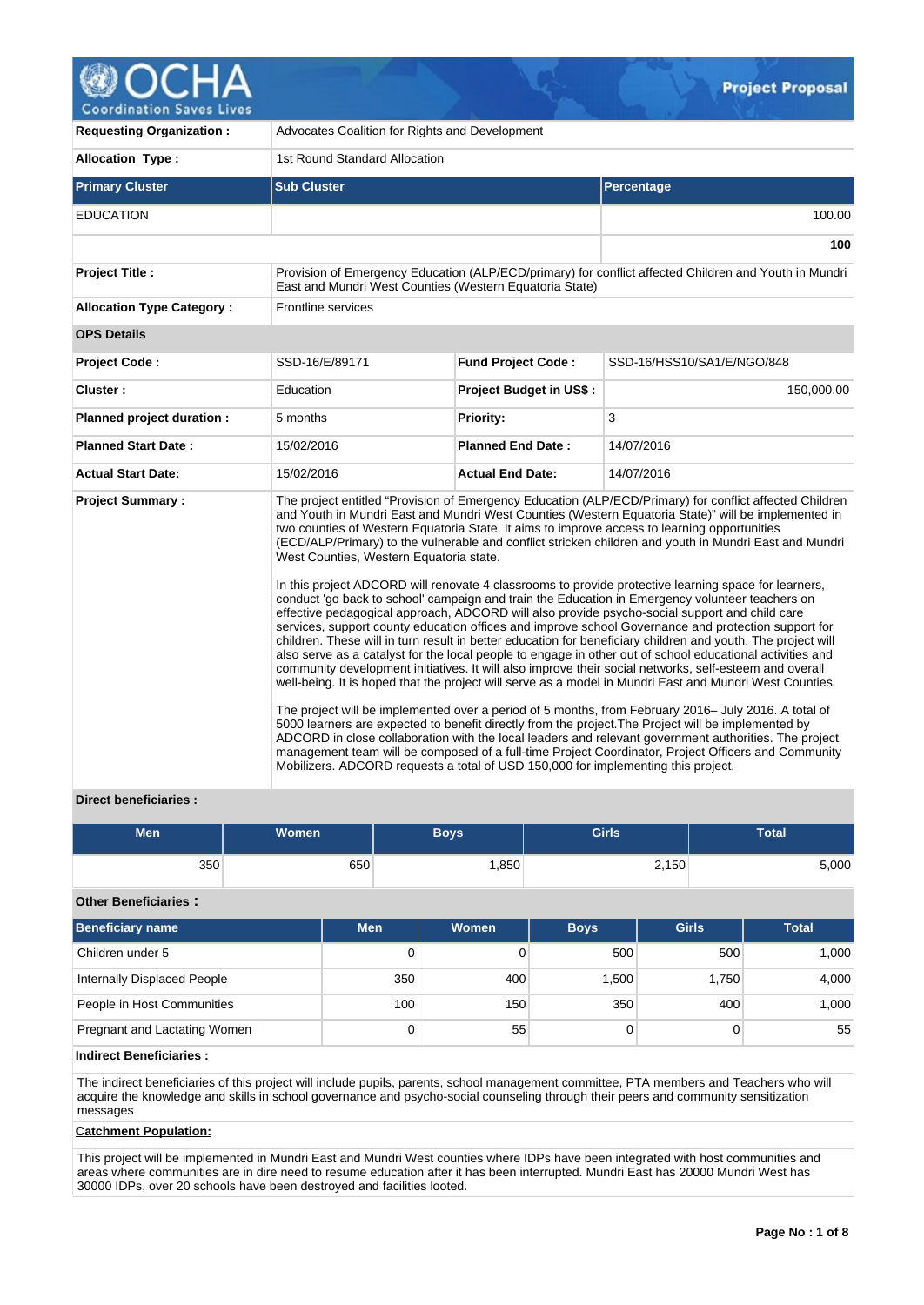## **Link with allocation strategy :**

This project is linked with 2016 education cluster response strategy in three ways; first it aims at provision of safe and secure learning environment by renovating destroyed learning infrastructure for the affected children. Secondly through teacher training and learning material distribution the project will contribute to cognitive development of the affected children. Thirdly by provision of psycho-social support, HIV/AIDs education, WASH related messages and play for peace will provide life saving education to the affected children as this will improve their sense of normalcy.

## **Sub-Grants to Implementing Partners :**

| <b>Partner Name</b> | <b>Partner Type</b> | <b>Budget in US\$</b> |
|---------------------|---------------------|-----------------------|
|                     |                     |                       |

## **Other funding secured for the same project (to date) :**

| <b>Other Funding Source</b> | <b>Other Funding Amount</b> |
|-----------------------------|-----------------------------|
|                             |                             |

# **Organization focal point :**

| <b>Name</b>       | <b>Email</b><br><b>Title</b>        |                    |               |  |
|-------------------|-------------------------------------|--------------------|---------------|--|
|                   |                                     |                    |               |  |
| Mangbi Joseph     | <b>Executive Director</b>           | mangbi75@yahoo.com | +211955044667 |  |
| Wani Peter Kansio | <b>Grant Development</b><br>Manager | adcord2@gmail.com  | +211924060425 |  |
|                   |                                     |                    |               |  |

# **BACKGROUND**

# **1. Humanitarian context analysis**

The recent fighting in Unity, Upper Nile, Jonglei and Western Equatoria state has displaced large number of people from their homes. As a result of this conflict and displacement the education of 967000 children has been affected. On the specific note, on 4 – 6 October 2015, an armed group attacked SPLA barracks in Mundri town. The 3 day fighting that followed displaced the entire population of Mundri town, villages and towns along the roads to Maridi, Mvolo and Juba.Education sector in Mundri East and Mundri West counties have suffered from the adverse effects of the conflict. According to IRNA Report, 5-9 June 2015, education was nonfunctional in both Mundri East and Mundri West because of the massive displacement of school children and teachers, destruction of classrooms, looting and destruction of scholastic materials, and psychological problems associated with the displacement. Out of 20 schools in Mundri West 7 schools have been completely destroyed, three schools have been occupied by IDPs and 2 by armed forces, and all the remaining schools have been looted. The displaced population is scattered in villages and bushes away from the main centres and children have no access to educational and psycho-social counseling services. Given the presence of IDPs and armed groups in some of the affected schools, children cannot be enrolled in these schools. The number of teachers has reduced tremendously in many of the existing schools as many teachers on government pay roll have been scattered in different places and many of them are not expected to return soon. As a result the number of children attending schools is likely to reduce in this academic year.

Therefore there is need to mobilize the communities to sent their children to school, especially the girls, who are at high risk of dropping out of school due to factors such as SGBV, domestic chores and high opportunity cost of schooling. There is also need to renovate the damaged school buildings, to recruit new volunteer teachers to replace the absentees, to supply scholastic materials such as books, pens, pencils and other stationery to the children, to train new teachers on on effective pedagogical approach and psycho-social counseling, and to provide psycho-social support and child care services to conflict affected children.

# **2. Needs assessment**

The current humanitarian crisis has displaced massive number of people, disrupted provision of education services and exposed children to high level of vulnerability. The RRC and County authorities estimated that the displaced population in Mundri West was about 71,600 individuals while in Mundri East was about 63,000. However, after rigorous discussions with humanitarian actors and due to absence of a proper registration, the working figure was agreed at 30,000 individuals for Mundri West and 20,000 individuals for Mundri East. In Mundri several community schools have been destroyed and looted, and all other schools remained closed since the crisis started because they have been occupied by IDPs and armed forces.

Restoring functionality of Education in Emergency is vital and life saving both to individual, local communities and to South Sudan as a whole. Renovating school buildings and training teachers on child friendly pedagogy and psycho-social skills, including life saving messages like HIV/AIDS prevention and integrating of peace building in the school curriculum, basic hygiene informational and subject content will help conflict affected school children access basic and life saving educational services. Renovating this learning centers will help children to resume learning and school routine program that will help to create sense of normalcy from the horror of war, ALP will further help to prevent children who were involve in the armed struggle and prevent them from falling back into armed force. It will also help child mothers to resume schooling after their education was interrupted.

Material supply will help schools and county education offices to restore functionality after being destroyed and looted during the conflict.

# **3. Description Of Beneficiaries**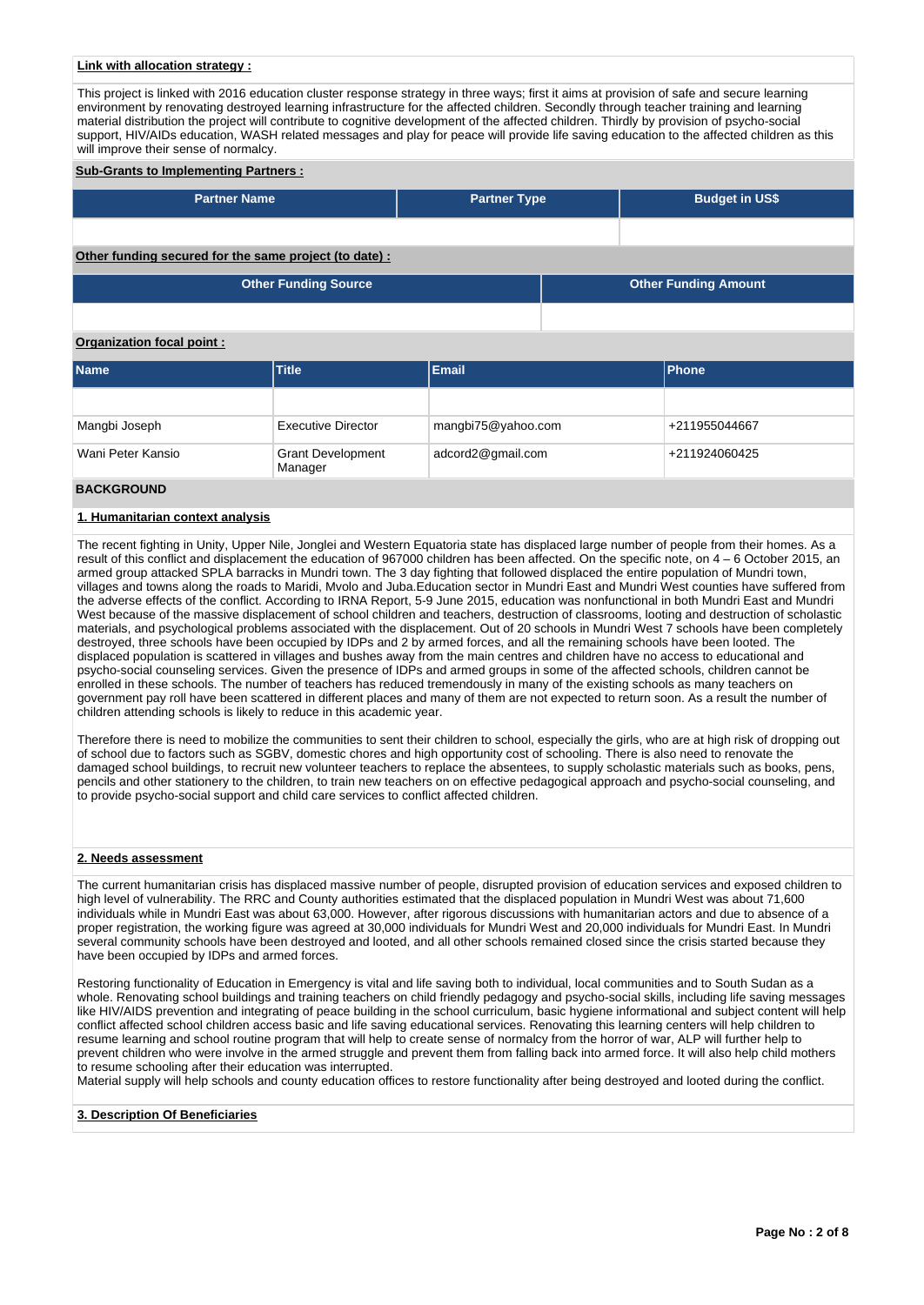A total of 5000 people are expected to benefit directly from the project, this includes; (1,000 ECD learner:Male 500, Female 500, 3000 primary schools learners: 1250 Males, 1750 Females and 1000 ALP learners: 350 male, 650 females). ADCORD will re-open 10 schools this will includes: 2 ECD centre, 2 ALP centre and 6 primary schools. more than 10,000 people will benefit indirectly. The indirect beneficiaries will include: participants in the awareness campaigns, local people who will be inspired by the project activities, learn from the beneficiaries and enroll their children in schools. The project will target vulnerable learners such as orphans, single mothers and demobilized child soldiers as ADCORD has specialized skills in dealing with this category of learners.

## **4. Grant Request Justification**

The grant requested will be used for financing 'go back to school' campaign, renovation of destroyed learning spaces, procurement of materials for supporting schools and County Education Offices, training teachers on child friendly pedagogy and psycho-social skills, including lifesaving messages like HIV/AIDS prevention and integrating peace building in the ALP curriculum, basic hygiene informational and subject content, the funding will also be used to trained PTA and School Management Committees on school governance as this is vital for sustainability. Part of the funding will support community mobilization activity as change of attitude toward girl child education is required in this geographical location.

## **5. Complementarity**

This project will compliment government effort to provide education to all children in South Sudan. ADCORD has conducted an initial assessment in the area to recruit ECD teachers for in-service training. This project will complement ADCORD's teacher training program due to start in Mundri East, Mundri West county which will be funded by Friends of ADCORD-Australia.

# **LOGICAL FRAMEWORK**

### **Overall project objective**

To improve access to learning opportunity ( ECD/ALP/Primary) in protected environment to the vulnerable and conflict stricken children and youth in Mundri East and Mundri West Counties Western Equatoria state.

## **EDUCATION**

| <b>Cluster objectives</b>                                                                                                                                                                                                         | <b>Strategic Response Plan (SRP) objectives</b>                                                                   | <b>Percentage of activities</b> |
|-----------------------------------------------------------------------------------------------------------------------------------------------------------------------------------------------------------------------------------|-------------------------------------------------------------------------------------------------------------------|---------------------------------|
| CO1: Conflict-affected children and young<br>people are protected through access to safe<br>and secure learning environments                                                                                                      | HRP 2016 SO1: Save lives and alleviate<br>suffering through safe access to services and<br>resources with dignity | 30                              |
| CO2: Conflict-affected children and young<br>people's psychosocial recovery and cognitive<br>development are strengthened through<br>Education in Emergency, inclusive of basic<br>education, vocational training and life skills | HRP 2016 SO1: Save lives and alleviate<br>suffering through safe access to services and<br>resources with dignity | 30                              |
| CO3: Immediate and future threats are<br>prevented and minimized through the<br>provision of life-saving education to children<br>and young people affected by the crisis                                                         | HRP 2016 SO2: Ensure communities are<br>protected, capable and prepared to cope with<br>significant threats       | 40                              |

**Contribution to Cluster/Sector Objectives :** ADCORD will renovate 4 destroyed classroom so as to provide access to safe and secure learning environment and conduct 10 go back to school campaigns This is in line with cluster objective 1. ADCORD will also train teachers and PTA/SMC on school governance and psycho- social counselling, train teachers on effective and child friendly pedagogy, which are in line with cluster objective 2. ADCORD will also provide life saving education to the affected children through HIV/AIDS education, hygiene promotion in schools and play for peace skills. This will minimize immediate and future threats to the affected children. this is inline with cluster objective 3.

## **Outcome 1**

Increased access to quality education that is inclusive of life skills in protective spaces for conflict affected children and young people

#### **Output 1.1**

## **Description**

5 destroyed classroom rehabilitated

### **Assumptions & Risks**

The Assumption is that the current political situation does not escalate and teaching and pupils enrolment will continue as plan without further interruption

# **Activities**

### **Activity 1.1.1**

ADCORD will jointly with the County education Official identified 5 destroyed classroom and renovate them

# **Indicators**

|                                                                                                  |                  |                                                                                                                               | <b>End cycle beneficiaries</b> | End<br>cycle |                   |  |               |  |  |  |
|--------------------------------------------------------------------------------------------------|------------------|-------------------------------------------------------------------------------------------------------------------------------|--------------------------------|--------------|-------------------|--|---------------|--|--|--|
| Code                                                                                             | <b>Cluster</b>   | Indicator                                                                                                                     | <b>Men</b>                     | <b>Women</b> | <b>Boys Girls</b> |  | <b>Target</b> |  |  |  |
| Indicator 1.1.1                                                                                  | <b>EDUCATION</b> | Frontline # of Temporary Learning<br>Spaces/classrooms rehabilitated                                                          |                                |              |                   |  | -5            |  |  |  |
|                                                                                                  |                  | <b>Means of Verification</b> : The number of learning space rehabilitated, the contract agreement signed with the contractors |                                |              |                   |  |               |  |  |  |
| Output 1.2                                                                                       |                  |                                                                                                                               |                                |              |                   |  |               |  |  |  |
| <b>Description</b>                                                                               |                  |                                                                                                                               |                                |              |                   |  |               |  |  |  |
| 10 'Go back to school' campaigns' conducted. 5 in Mundri East county and 5 in Mundri West county |                  |                                                                                                                               |                                |              |                   |  |               |  |  |  |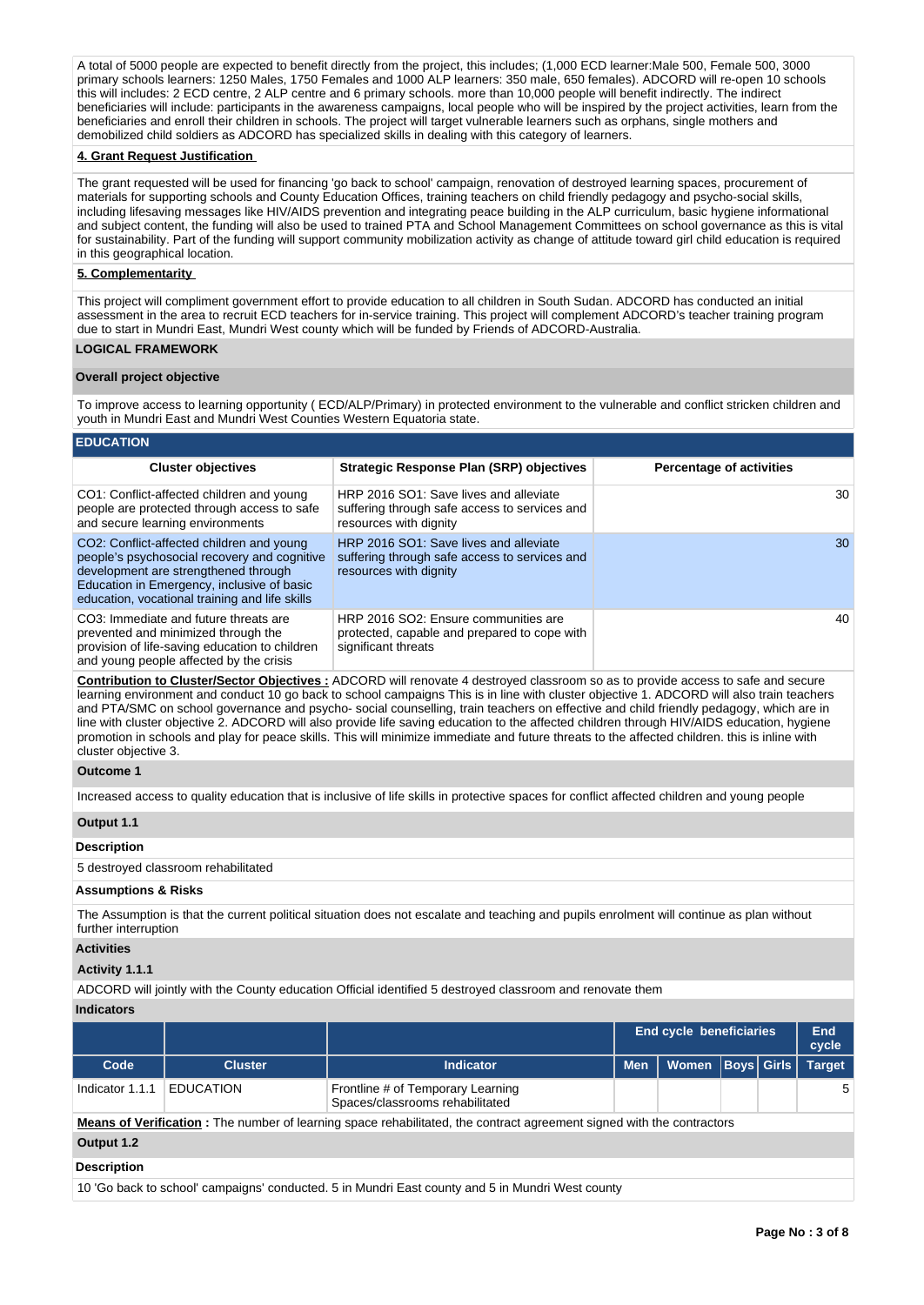# **Assumptions & Risks**

Insecurity in the area does not escalate and IDPs and armed groups vacate the occupied school premises

## **Activities**

## **Activity 1.2.1**

ADCORD will organize 10 'go back to school campaigns' to mobilize parents to send their children to school if insecurity normalizes. the campaign will target 5 payams in Mundri East and 5 payams in Mundri West.

### **Indicators**

|                 |                  |                                                            |            | End cycle beneficiaries       |      |      |       |  |
|-----------------|------------------|------------------------------------------------------------|------------|-------------------------------|------|------|-------|--|
| Code            | <b>Cluster</b>   | <b>Indicator</b>                                           | <b>Men</b> | Women   Boys   Girls   Target |      |      |       |  |
| Indicator 1.2.1 | <b>EDUCATION</b> | Frontline # of IDP and host community children<br>enrolled |            |                               | 2,50 | 2.50 | 5,000 |  |

**Means of Verification :** campaign reports and photos

## **Outcome 2**

Improved learning resources, teaching skills and teachers effectiveness in lesson delivery as a result of attending initial teacher training Course and ongoing support supervision and learning material distribution

# **Output 2.1**

# **Description**

15 ALP teachers, 15 ECCD teachers and 20 primary teachers are trained for 10 days on effective and child centered pedagogical approach and psycho-social skills, each teacher is supervised and supported in scheming and planning of lessons, and psycho-social counseling

## **Assumptions & Risks**

The Assumption is that the current political fragility does not escalate and teaching and pupils enrollment will continue as plan without further interruption

# **Activities**

# **Activity 2.1.1**

ADCORD will jointly with County education officials identify potential teachers that require training and conduct 10 days training for 50 teachers, 15 ECCD teachers, 15 ALP teachers, and 20 primary teachers. The training will focus on scheme of work, lesson plan, classroom management, child care and psycho-social support.

# **Activity 2.1.2**

ADCORD will conduct regular supervision jointly with County Education staff using the agreed supervision checklist

## **Activity 2.1.3**

ADCORD will distribute learning materials cuch as books, pens, pencils, rulers, and mathematical sets to 5000 pupils in Mundri East and Mundri west counties

# **Activity 2.1.4**

ADCORD will supply assorted furniture such as office chairs, office desks, book shelves etc to county education offices

## **Indicators**

|                 |                                                                |                                                                                           | <b>End cycle beneficiaries</b> | <b>End</b><br>cycle |  |                   |                |  |  |  |  |
|-----------------|----------------------------------------------------------------|-------------------------------------------------------------------------------------------|--------------------------------|---------------------|--|-------------------|----------------|--|--|--|--|
| Code            | <b>Cluster</b>                                                 | <b>Indicator</b>                                                                          | <b>Men</b>                     | <b>Women</b>        |  | <b>Boys Girls</b> | <b>Target</b>  |  |  |  |  |
| Indicator 2.1.1 | <b>EDUCATION</b>                                               | Frontline # of teachers trained in EiE Curriculum                                         | 25                             | 25                  |  |                   | 50             |  |  |  |  |
|                 | <b>Means of Verification:</b> Attendance list, training report |                                                                                           |                                |                     |  |                   |                |  |  |  |  |
| Indicator 2.1.2 | <b>EDUCATION</b>                                               | Frontline # of teachers trained to provide<br>psychosocial support                        | 25                             | 25                  |  |                   | 50             |  |  |  |  |
|                 | <b>Means of Verification:</b> Attendance list, training report |                                                                                           |                                |                     |  |                   |                |  |  |  |  |
| Indicator 2.1.3 | <b>EDUCATION</b>                                               | Number of children benefiting from Education in<br>Emergency learning material supply     |                                |                     |  |                   | 5.000          |  |  |  |  |
|                 | <b>Means of Verification:</b> material distribution list       |                                                                                           |                                |                     |  |                   |                |  |  |  |  |
| Indicator 2.1.4 | <b>EDUCATION</b>                                               | Quantity of assorted furniture aggregated by type<br>supplied to County Education Offices |                                |                     |  |                   | $\overline{2}$ |  |  |  |  |
|                 | Means of Varification - Woukill distribution list              |                                                                                           |                                |                     |  |                   |                |  |  |  |  |

#### **Means of Verification :** Way bill, distribution list

# **Outcome 3**

Improved school governance and psycho-social support to children as a result of training SMC/PTA on school Governance and psychosocial counseling

## **Output 3.1**

## **Description**

50 SMC/PTA are trained on their roles and responsibility and how they can provide emotional support to children so that they forget about their misery during the war

# **Assumptions & Risks**

It is assumed that the PTA who attended the training will not moved to another location in search of better paid job

# **Activities**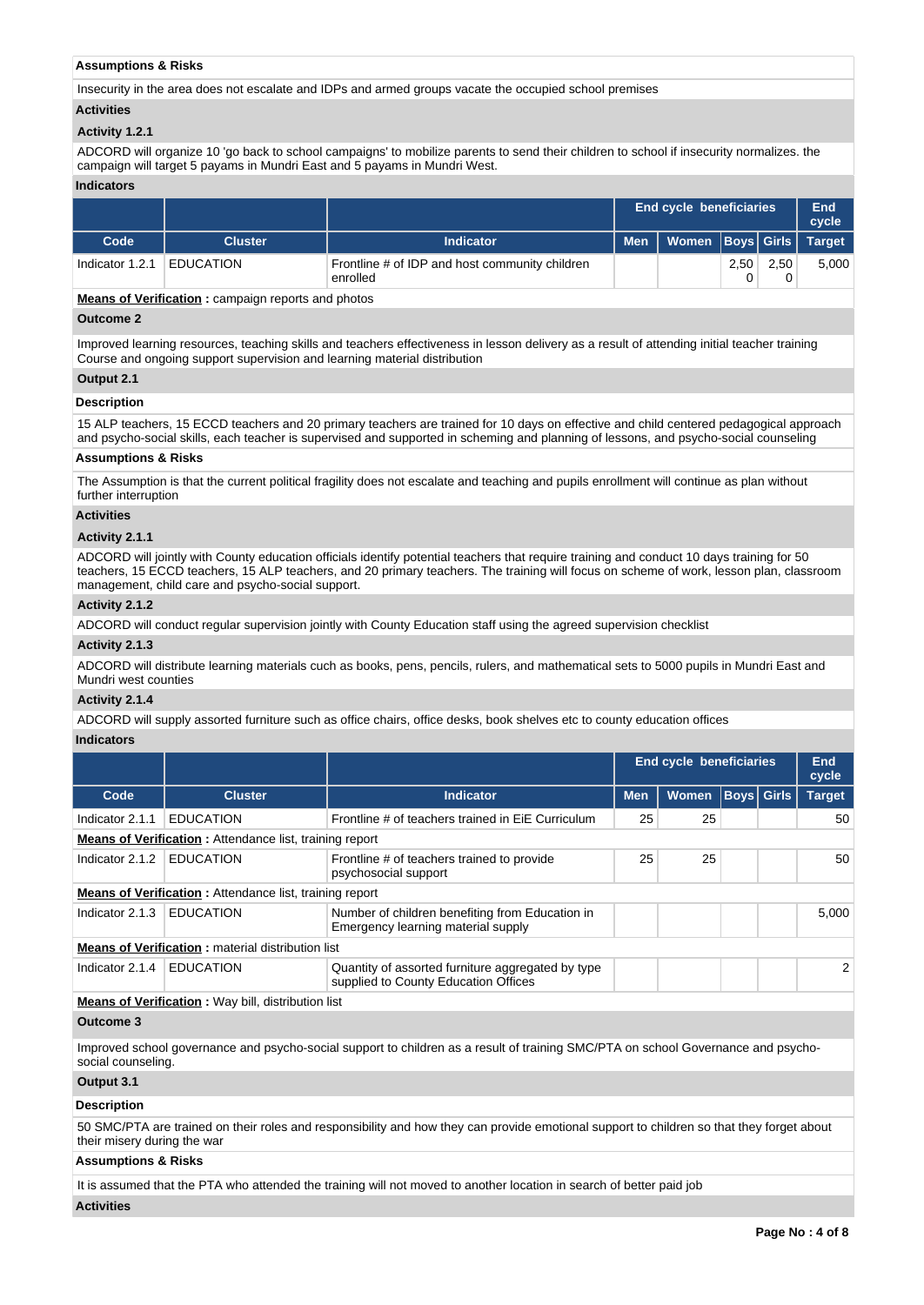# **Activity 3.1.1**

ADCORD will identify PTA/SMC jointly with County education officials and conduct 5 days training for the PTA/SMC, the training will focus on school governance, psycho-social support counseling and role of parents in supporting Education

## **Activity 3.1.2**

ADCORD will jointly with county education officials conduct regular follow up to assess the effectiveness and participation of PTA in school activities and provide guidance accordingly

#### **Indicators**

|                            |                                                                |                                                                                           | End cycle beneficiaries |              |  |                   | End<br>cycle  |
|----------------------------|----------------------------------------------------------------|-------------------------------------------------------------------------------------------|-------------------------|--------------|--|-------------------|---------------|
| Code                       | <b>Cluster</b>                                                 | <b>Indicator</b>                                                                          | <b>Men</b>              | <b>Women</b> |  | <b>Boys Girls</b> | <b>Target</b> |
| Indicator 3.1.1            | <b>EDUCATION</b>                                               | Frontline # of PTA trained in life-saving skills                                          | 25                      | 25           |  |                   | 50            |
|                            | <b>Means of Verification:</b> Attendance list, training report |                                                                                           |                         |              |  |                   |               |
| Indicator 3.1.2            | <b>FDUCATION</b>                                               | Front-line number of PTA/SMC trained on school<br>Governance and psycho-social counseling |                         |              |  |                   | 50            |
|                            | <b>Means of Verification:</b> Attendance list, training report |                                                                                           |                         |              |  |                   |               |
| <b>Additional Targets:</b> |                                                                |                                                                                           |                         |              |  |                   |               |

# **M & R**

# **Monitoring & Reporting plan**

The project will be monitored at two levels, Country office level and project level as follows: Country office level The Executive Director for ADCORD will monitor the overall financial and administrative aspects of the project, and general program directions and achievements. The Executive Director will ensure that project activities and management are consistent with the goals and mission of ADCORD as well as meeting donors' requirement. Regular support visit will be made by the Country office staff to the project. At Project level the Education in M& E officer, together with Emergency Project Coordinator will monitor progress in achieving the project's objectives using the various M & E tools and reports such as a monthly progress report on activities and achievements as well as reporting enrollment and statics Bimonthly updates to the clusters 5Ws, Data collected from field showing, attendance rate, pass rate and testimony from the learners will be reported as per donors requirements. ADCORD field staff will report enrollment and attendance of children on regular basis, the project staff will also conduct joint supervision with County education staff and the report will be shared both by donor and other government offices

# **Workplan**

| <b>Activitydescription</b>                                                                                                                                                                                                                                                                                                                                       | Year | $\overline{\mathbf{2}}$ | 3        |              | 5            |              |          | 8 | 9 | 10 <sup>1</sup> |  |
|------------------------------------------------------------------------------------------------------------------------------------------------------------------------------------------------------------------------------------------------------------------------------------------------------------------------------------------------------------------|------|-------------------------|----------|--------------|--------------|--------------|----------|---|---|-----------------|--|
|                                                                                                                                                                                                                                                                                                                                                                  |      |                         |          |              |              |              |          |   |   |                 |  |
| Activity 1.1.1: ADCORD will jointly with the County education Official identified 5<br>destroyed classroom and renovate them                                                                                                                                                                                                                                     | 2016 |                         | X.       | $\mathsf{X}$ | $\mathsf{x}$ |              |          |   |   |                 |  |
| Activity 1.2.1: ADCORD will organize 10 'go back to school campaigns' to mobilize<br>parents to send their children to school if insecurity normalizes, the campaign will<br>target 5 payams in Mundri East and 5 payams in Mundri West.                                                                                                                         | 2016 | $\times$                | <b>X</b> | <sup>X</sup> |              |              |          |   |   |                 |  |
| Activity 2.1.1: ADCORD will jointly with County education officials identify potential<br>teachers that require training and conduct 10 days training for 50 teachers, 15<br>ECCD teachers, 15 ALP teachers, and 20 primary teachers. The training will focus<br>on scheme of work, lesson plan, classroom management, child care and psycho-<br>social support. | 2016 | X                       |          |              |              |              |          |   |   |                 |  |
| Activity 2.1.2: ADCORD will conduct regular supervision jointly with County<br>Education staff using the agreed supervision checklist                                                                                                                                                                                                                            | 2016 | X                       | Ιx.      | ΙX.          | $\times$     | $\mathsf{X}$ | $\times$ |   |   |                 |  |
| Activity 2.1.3: ADCORD will distribute learning materials cuch as books, pens,<br>pencils, rulers, and mathematical sets to 5000 pupils in Mundri East and Mundri<br>west counties                                                                                                                                                                               | 2016 | X                       |          |              |              |              |          |   |   |                 |  |
| Activity 2.1.4: ADCORD will supply assorted furniture such as office chairs, office<br>desks, book shelves etc to county education offices                                                                                                                                                                                                                       | 2016 |                         | X        |              |              |              |          |   |   |                 |  |
| Activity 3.1.1: ADCORD will identify PTA/SMC jointly with County education<br>officials and conduct 5 days training for the PTA/SMC, the training will focus on<br>school governance, psycho-social support counseling and role of parents in<br>supporting Education                                                                                            | 2016 | X.                      | X        |              |              |              |          |   |   |                 |  |
| Activity 3.1.2: ADCORD will jointly with county education officials conduct regular<br>follow up to assess the effectiveness and participation of PTA in school activities<br>and provide quidance accordingly                                                                                                                                                   | 2016 |                         |          |              | X            | X            | X        |   |   |                 |  |
| <b>OTHER INFO</b>                                                                                                                                                                                                                                                                                                                                                |      |                         |          |              |              |              |          |   |   |                 |  |

#### **Accountability to Affected Populations**

We shall be accountable to the beneficiary by involving them at the design of the project , monitoring and participatory appraisal, we shall also periodically provide feedback to the beneficiaries on the progress made, challenges faced and future plan for addressing educational gaps. More emphasis will be put on capacity building of the local community so that they can take ownership of the project and continue to support the project activities after the end of the project. ADCORD will provide mechanism for complaint and feedback.

**Implementation Plan**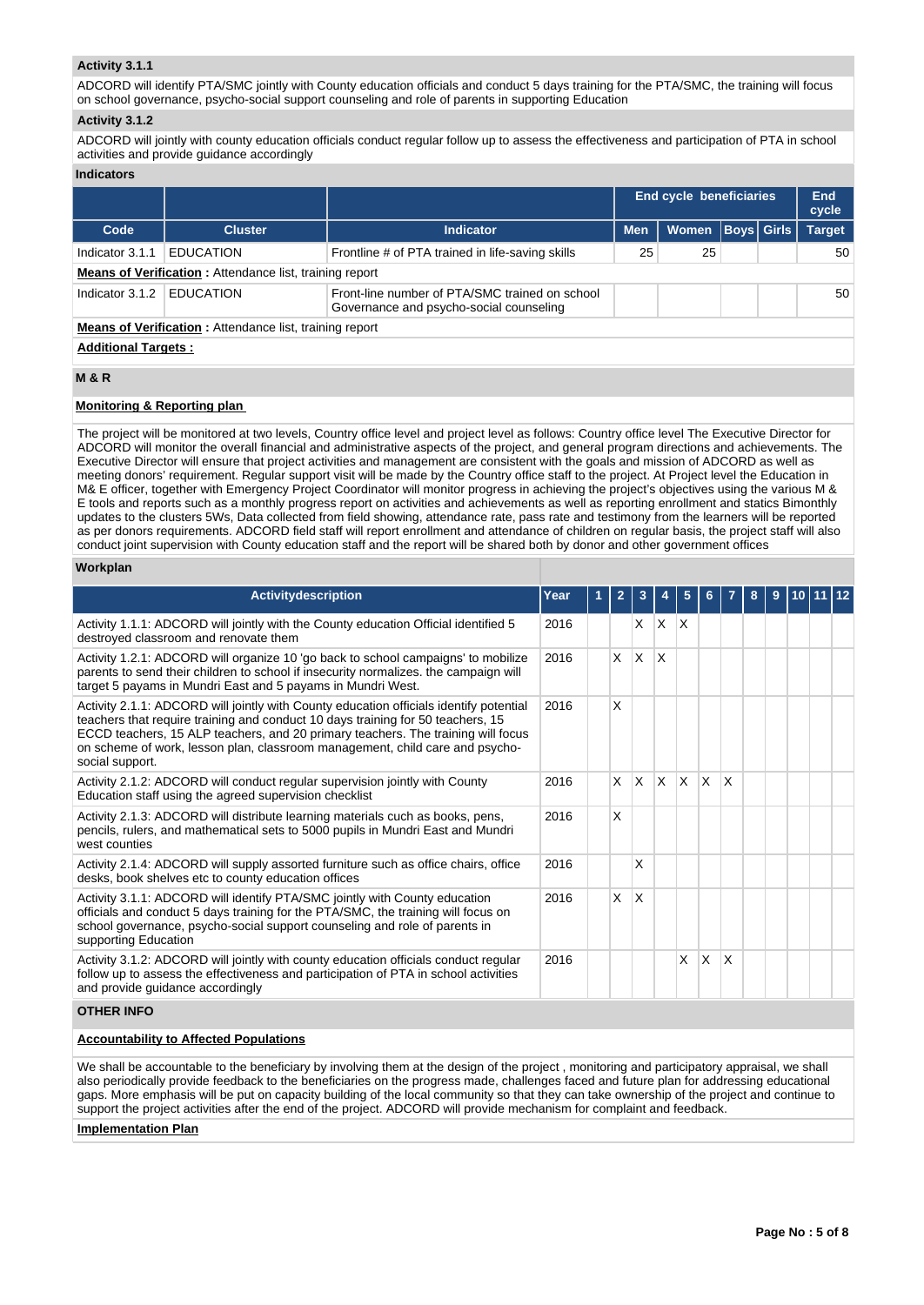The Project will be implemented in close collaboration with the community beneficiaries and leaders and relevant government authorities and institutions. A project management team will be established within ADCORD to undertake the day-to-day implementation of the project. The team will be composed of a full-time Project Coordinator and project officers and community mobilizers, with experience in implementing Education in Emergency projects.

At the end of the 5 months of the project, it is expected that the beneficiaries will be able to sustain their efforts without direct support from donors. Major training and awareness interventions will be aimed at creating primary beneficiary and community level independence and cooperation.

#### **Coordination with other Organizations in project area**

**Name of the organization Areas/activities of collaboration and rationale** 

# **Environment Marker Of The Project**

A+: Neutral Impact on environment with mitigation or enhancement

# **Gender Marker Of The Project**

2a-The project is designed to contribute significantly to gender equality

## **Justify Chosen Gender Marker Code**

ADCORD will give equal opportunity for males and females during the recruitment of EiE volunteer teachers, encourage the participation and equal representation of women during the formation of PTA/SMC, during implementation, during monitoring and evaluation.

#### **Protection Mainstreaming**

ADCORD will also provide child protection services to conflict affected children through identification and response to at risk children, identification and reintegration of unaccompanied and separated children, rehabilitation and reintegration of children associated with armed forces andtraining children on play for peace skills to increase their sense of normalcy and participation in school activities.

## **Country Specific Information**

## **Safety and Security**

The security situation in Mundri is still fragile much as Mundri east and west are accessible. In order to ensure maximum staff safety ADCORD will work with the local authority and UNDSS to review safety and evacuation plan in event of conflict escalation. ADCORD's operation will follow all the required UN safety standard for humanitarian operation.

# **Access**

All the two counties are accessible by road although the security situation on the road is uncertain. The project staff will travel by road when the security situation improves, but when the insecurity intensifies the staff will use UNHAS flights.

## **BUDGET**

| Code | <b>Budget Line Description</b>                                                                                                                                                                                                                                                                                                |   | $D / S$ Quantity | <b>Unit</b><br>cost   | <b>Duration</b><br><b>Recurran</b><br>ce | $\frac{9}{6}$<br>charged<br>to CHF | <b>Total Cost</b> |  |  |  |
|------|-------------------------------------------------------------------------------------------------------------------------------------------------------------------------------------------------------------------------------------------------------------------------------------------------------------------------------|---|------------------|-----------------------|------------------------------------------|------------------------------------|-------------------|--|--|--|
|      | <b>Staff and Other Personnel Costs</b>                                                                                                                                                                                                                                                                                        |   |                  |                       |                                          |                                    |                   |  |  |  |
| 1.1  | EIE project Coordinator based in Mundri                                                                                                                                                                                                                                                                                       | D | 1                | 1,200<br>.00          | 5                                        | 100%                               | 6,000.00          |  |  |  |
|      | The role of the project Coordinator is to supervised the project officers and ensure that the project achieve its intended goals, he<br>will provide professional support to project team, he will be an experience professional educationist                                                                                 |   |                  |                       |                                          |                                    |                   |  |  |  |
| 1.2  | 2 education project officers, 1 in Mundri west and Mundri East                                                                                                                                                                                                                                                                | D |                  | $2 \mid 1,000$<br>.00 | 5                                        | 100%                               | 10,000.00         |  |  |  |
|      | the two project officers will be responsible for the implementation of the education in emergency project in Mundri east and<br>Mundri west respectively, they will be responsible for teacher training, monitoring the teaching progress and reporting to<br>ADCORD and clusters the achievement made<br>rate of the project |   |                  |                       |                                          |                                    |                   |  |  |  |
| 1.3  | 2 Community mobilsers, 1 in Mundri east and 1 in Mundri west   D                                                                                                                                                                                                                                                              |   | $\overline{2}$   | 200.0<br>O            | 5                                        | 100%                               | 2,000.00          |  |  |  |
|      | This are people recruited from the community, they will be trained on effective community mobilization skills to mobilize the<br>community to send children to schools                                                                                                                                                        |   |                  |                       |                                          |                                    |                   |  |  |  |
| 1.4  | The project Accountant                                                                                                                                                                                                                                                                                                        | D | 1                | 1,200<br>.00          | 5                                        | 50%                                | 3.000.00          |  |  |  |
|      | The project Accountant manage the budget, he prepare staff salary, he/she ensure that procurement procedure is followed and<br>prepared timely monthly and quarterly financial report                                                                                                                                         |   |                  |                       |                                          |                                    |                   |  |  |  |
| 1.5  | <b>Grant Development Manager</b>                                                                                                                                                                                                                                                                                              | S | $\mathbf{1}$     | 2,000<br>.00          | 5                                        | 30%                                | 3,000.00          |  |  |  |
|      | The grant Development Manager will be responsible for monitoring of the project and reporting to the donor and education cluster                                                                                                                                                                                              |   |                  |                       |                                          |                                    |                   |  |  |  |
| 1.6  | <b>Executive Director</b>                                                                                                                                                                                                                                                                                                     | S | 1.               | 3,500<br>.00.         | 5                                        | 30%                                | 5,250.00          |  |  |  |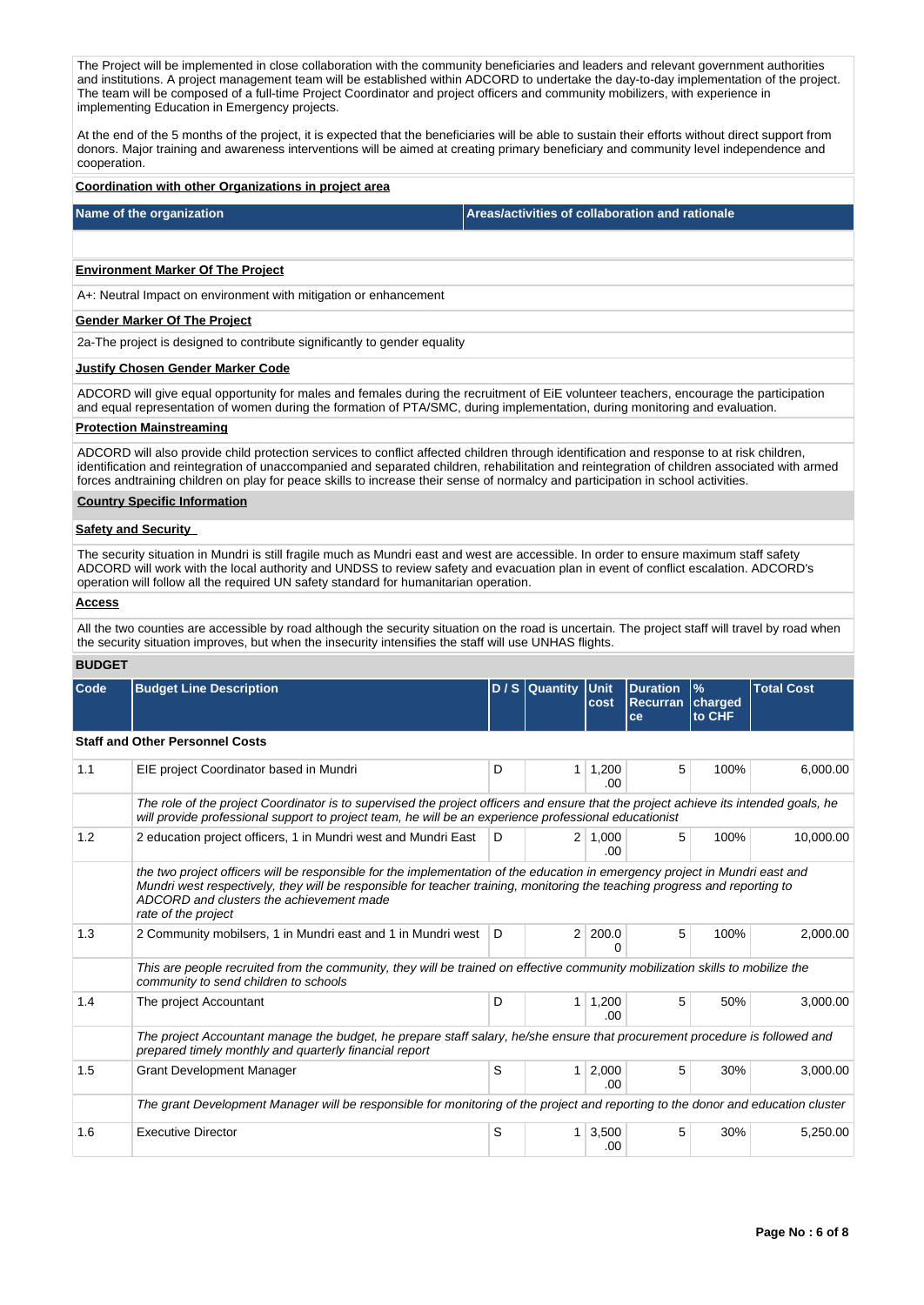|               | The Executive Director oversee the whole operation of the organization he will ensure that projects are implemented according to<br>donor quideline                                                     |   |                 |                         |                         |      |           |  |  |  |
|---------------|---------------------------------------------------------------------------------------------------------------------------------------------------------------------------------------------------------|---|-----------------|-------------------------|-------------------------|------|-----------|--|--|--|
|               | <b>Section Total</b>                                                                                                                                                                                    |   | 29,250.00       |                         |                         |      |           |  |  |  |
|               | <b>Supplies, Commodities, Materials</b>                                                                                                                                                                 |   |                 |                         |                         |      |           |  |  |  |
| 2.1           | ECCD play material, Mary go around (4) PCS                                                                                                                                                              | D | 5 <sup>1</sup>  | 900.0<br>0              | $\mathbf{1}$            | 100% | 4,500.00  |  |  |  |
|               | The price of Mary go around has been obtained from Juba Local supplier, 4 pcs will be procured and each ECCD centre will be<br>given two                                                                |   |                 |                         |                         |      |           |  |  |  |
| 2.2           | ECCD play Material, slides (4) PCS                                                                                                                                                                      | D |                 | 5 900.0<br>$\Omega$     | 1                       | 100% | 4,500.00  |  |  |  |
|               | The price of slides has been obtained from local vendors, at least three quotations were used                                                                                                           |   |                 |                         |                         |      |           |  |  |  |
| 2.3           | Renovation of 4 classroom                                                                                                                                                                               | D |                 | 5   6,000<br>.00        | $\mathbf{1}$            | 100% | 30,000.00 |  |  |  |
|               | The estimate has been based on the actual renovation cost and quotation from three independent labour based contractors                                                                                 |   |                 |                         |                         |      |           |  |  |  |
| 2.4           | Provision of furniture county education offices                                                                                                                                                         | D | 1 <sup>1</sup>  | 5,000<br>.00            | $\mathbf{1}$            | 100% | 5,000.00  |  |  |  |
|               | Furniture such as office chairs, office tables, book sheves will be provided to county education offices                                                                                                |   |                 |                         |                         |      |           |  |  |  |
| 2.5           | ECCD play amterials (Swings)                                                                                                                                                                            | D |                 | 5 900.0<br><sup>0</sup> | $\mathbf{1}$            | 100% | 4,500.00  |  |  |  |
|               | The price of swings has been obtained from local vendors in Juba, at least three quotations were used to determine the price                                                                            |   |                 |                         |                         |      |           |  |  |  |
|               | <b>Section Total</b>                                                                                                                                                                                    |   |                 |                         |                         |      | 48,500.00 |  |  |  |
|               | <b>Contractual Services</b>                                                                                                                                                                             |   |                 |                         |                         |      |           |  |  |  |
| 4.1           | Suport for 60 volunteer teaching staff (15 ECD, 15 ALP and 30<br>Primary)                                                                                                                               | D |                 | 60 60.00                | 5                       | 100% | 18,000.00 |  |  |  |
|               | ADCORD will pay incentives for 50 volunteer teaching staff (15 for ECD, 15 for ALP and 20 for Primary). Each teacher will<br>receive USD 100 per month for a period of 5 months                         |   |                 |                         |                         |      |           |  |  |  |
| 4.2           | PTA/SMC training on School Governance and psycho social<br>suport                                                                                                                                       | D |                 | 50   25.00              | 5                       | 100% | 6,250.00  |  |  |  |
|               | ADCORD will conduct 5 days training for PTA/SMC, the topic that will be covered will includes, school governance, parental<br>responsibility in child education, child rights and psycho-social support |   |                 |                         |                         |      |           |  |  |  |
| 4.3           | Teacher training (ECCD, ALP and Primary)                                                                                                                                                                | D |                 | 50 25.00                | 10                      | 100% | 12,500.00 |  |  |  |
|               | ADCORD will Conduct 10 days training for teachers, topic to be covered will includes scheme of work, lesson plan, child care,<br>psycho-social suport, learners grouping and classroom management.      |   |                 |                         |                         |      |           |  |  |  |
| 4.4           | Distribution of learning material                                                                                                                                                                       | D | 10 <sup>1</sup> | 500.0<br>0              | 1                       | 100% | 5,000.00  |  |  |  |
|               | The money will be used to hire vehicle to transport the material from juba to various payams and for car rental for distribution in<br>the various schools                                              |   |                 |                         |                         |      |           |  |  |  |
| 4.5           | Conducting 'go back to school campaign                                                                                                                                                                  | D | 10 <sup>1</sup> | 500.0<br>0              | 1                       | 100% | 5,000.00  |  |  |  |
|               | This campaign will be conducted once in each payam, making a total of 10 campaign sessions                                                                                                              |   |                 |                         |                         |      |           |  |  |  |
| 4.6           | Procurement of Assorted learning material                                                                                                                                                               | D |                 | 10 600.0<br>$\Omega$    | 1                       | 100% | 6,000.00  |  |  |  |
|               | ADCORD will procure assorted start up leaning materials such as black board, chalks and basic stationary as it wait for major<br>supplies from Unicef                                                   |   |                 |                         |                         |      |           |  |  |  |
|               | <b>Section Total</b>                                                                                                                                                                                    |   |                 |                         |                         |      | 52,750.00 |  |  |  |
| <b>Travel</b> |                                                                                                                                                                                                         |   |                 |                         |                         |      |           |  |  |  |
| 5.1           | 3 project staff travel                                                                                                                                                                                  | D | 3 <sup>1</sup>  | 400.0<br>0              | $\overline{\mathbf{c}}$ | 100% | 2,400.00  |  |  |  |
|               | 2 officer and 1 project Coordinator travel to Juba 2 ways                                                                                                                                               |   |                 |                         |                         |      |           |  |  |  |
| 5.2           | Perdium for project staff while in Juba for meetings                                                                                                                                                    | D | 3 <sup>1</sup>  | 50.00                   | 20                      | 100% | 3,000.00  |  |  |  |
|               | 3 project staff perdium while in juba calculated at 50 dollar each                                                                                                                                      |   |                 |                         |                         |      |           |  |  |  |
| 5.3           | Travel for 2 staffs, Executive Director and Grant Development<br>manager to the field                                                                                                                   | S | 3               | 400.0<br>0              | 1                       | 100% | 1,200.00  |  |  |  |
|               | Executive Director and Grant Development Manager travel to the field                                                                                                                                    |   |                 |                         |                         |      |           |  |  |  |